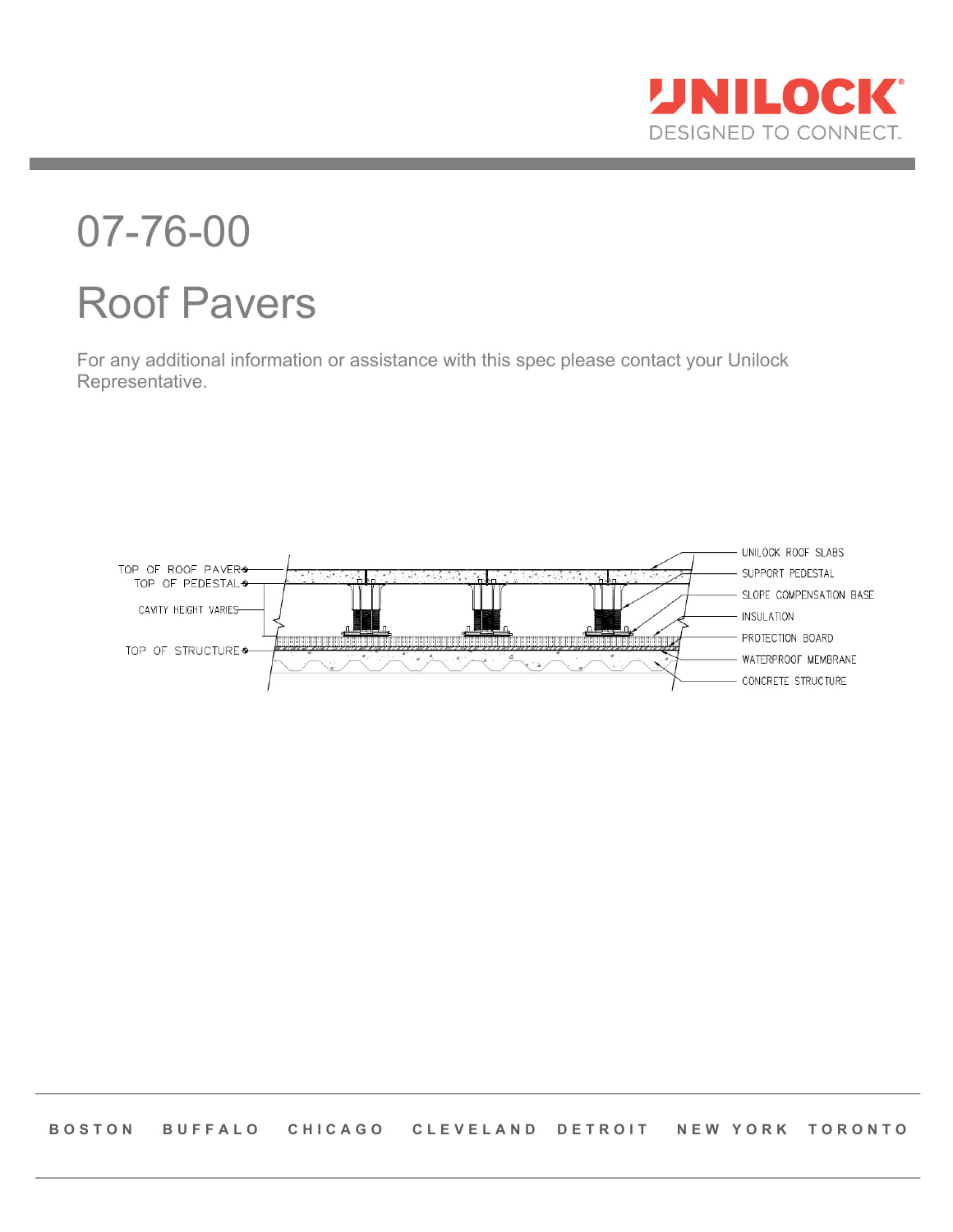# *\*\*\* Delete all text in RED after modifying the text in BLUE. All BLUE text requires modification. \*\*\**

## **FOREWORD**

*These specifications have been prepared for the general guidance of architects, landscape architects, engineers, contractor and superintendents associated with the construction of interlocking concrete pavements. Consult with a licensed architect, landscape architect or engineer to determine the suitability of the design, confirm site conditions and monitor the installation in critical applications. Unilock is not*  responsible for the information in this specification meeting local or national building codes. The Architect, Landscape Architect or Engineer of Record is responsible selecting products that meet any and all *building code requirements to gain occupancy permit and updating this specification as necessary.* 

## **INTRODUCTION**

*Unilock® roof concrete pavers are manufactured in a variety of shapes and colors. They offer design professionals several options that are efficient, durable, economical and aesthetically attractive. Unilock® roof concrete pavers are manufactured to tight dimensional tolerances meet flexural requirements.*

*Some of the information contained in this specification has been provided by Bison Innovative Products, manufacturer of Versadjust Pedestals for use with Unilock Roof Concrete Pavers.*

#### **SECTION 07 76 00**

#### **ROOF CONCRETE PAVERS PEDESTAL SYSTEM**

## **PART 1 GENERAL**

- 1.01 SUMMARY
	- A. Section includes the following:
		- 1. Concrete Roof Pavers
		- 2. Support Pedestal System

### 1.02 REFERENCES

- A. ASTM International, latest edition:
	- 1. C 33, Standard Specification for Concrete Aggregates.
	- 2. C 936, Standard Specification for Solid Concrete Interlocking Paving Units.
	- 3. C 979, Standard Specification for Pigments for Integrally Colored Concrete.
	- 4. C 1645, Standard Test Method for Freeze-thaw and De-icing Salt Durability of Solid Concrete Interlocking Paving Units.

5. ASTM C 1782, Standard Specification for Utility Segmental Concrete Paving Slabs Note: In order to determine the latest version of the listed specifications and standards, please consult the ASTM web page (www.astm.com)

- B. Canadian Standards Association
	- 1. A231.1-06 Precast Concrete Paving Slabs
- C. U.S. Green Building Council Leadership in Energy and Environmental Design (LEED)
	- 1. Building Design + Construction, latest edition
- 1.03 SUBMITTALS
	- A. Roof Concrete Pavers:
		- 1. Samples for verification: Three representative full-size samples of each paver type, thickness, color and finish that indicate the range of color variation and texture expected upon project completion.
		- 2. Accepted samples become the standard of acceptance for the product produced.

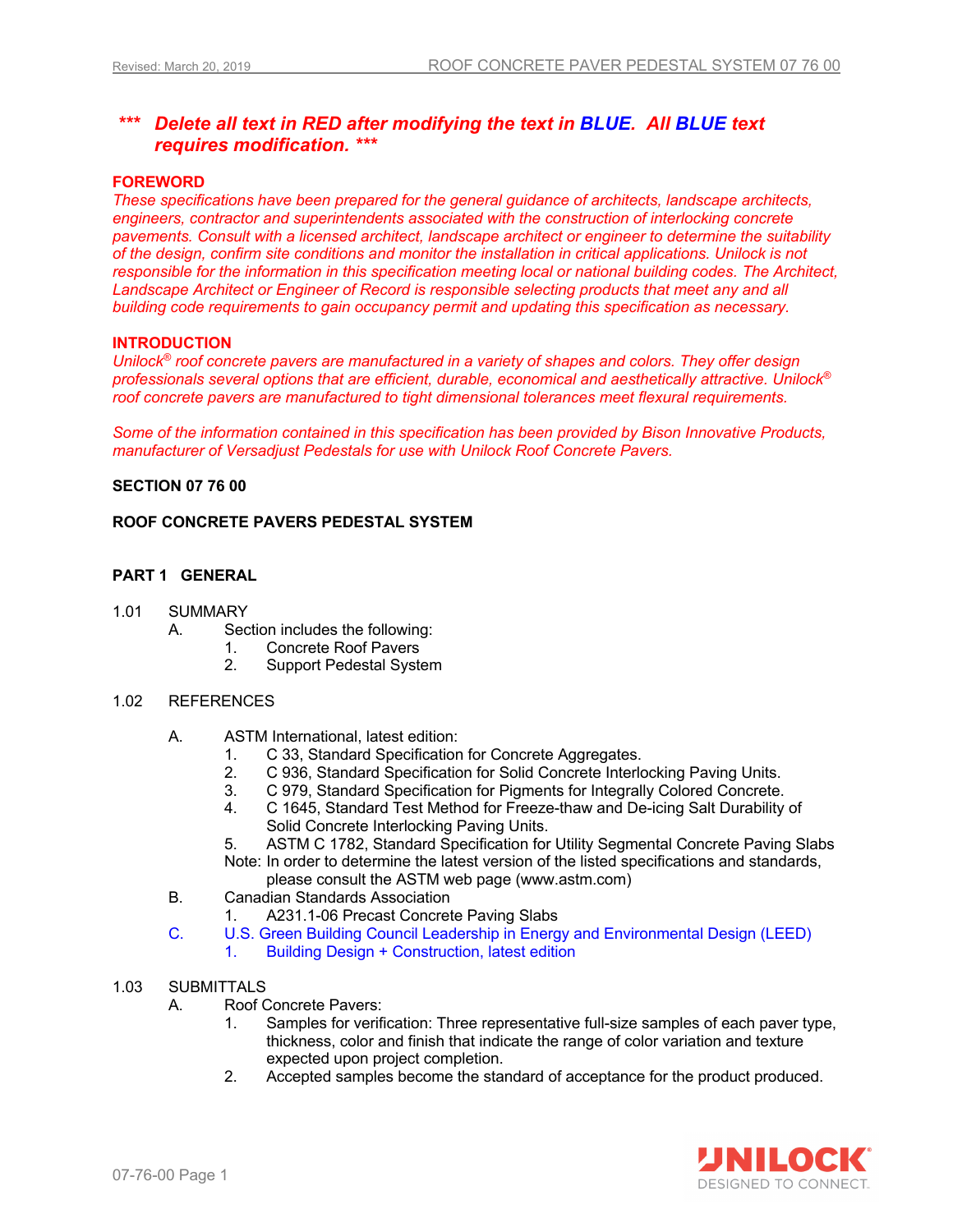- 3. Test results from an independent testing laboratory for compliance of concrete pavers with ASTM C 936, ASTM C 293 and/or CSA A231.1.
- 4. Manufacturer's catalog product data, installation instructions, and material safety data sheets for the safe handling of the specified materials and products.
- B. Pedestal System:
	- 1. Submit manufacturer's data sheets on each product to be used, including:
		- a. Preparation instructions and recommendations.
			- b. Storage and handling requirements and recommendations.
				- c. Installation methods.
	- 2. Submit shop drawings detailing the installation methods. Coordinate placement with locations noted on the Contract Drawings.
	- 3. Provide the Support Pedestal System manufacturer an executed copy of the manufacturer's standard document outlining the terms, conditions and limitations of their limited warranty against manufacturing defect for a period of three (3) years.
- C. Roof Concrete Paver and Support Pedestal Installation Contractor:
	- Provide job references from a minimum of three projects similar in size and complexity. Provide Owner/Client/General Contractor names, postal address, phone, fax, and email address.
- D. LEED (required only for LEED projects, delete otherwise)
	- 1. LEED Materials and Resources Credit 4, Recycled Materials: Submit letter from manufacturer certifying the products having recycled content, documentation indicating percentages by weight of post-consumer and pre-consumer recycled content.
		- a. Include statement indicating costs for each product having recycled content.
	- 2. LEED Materials and Resources Credit 5, Regional Materials: Submit letter from manufacturer certifying products having been extracted, harvested, or recovered, as well as manufactured within 500 miles of the project site.
		- a. Include a statement indicating the percentage by weight which is extracted, harvested, or recovered within 500 miles of the project site.
	- 3. LEED Sustainable Sites Credit 7.1, Non-roof: Submit letter from manufacturer certifying the solar reflectance index (SRI) of the paver is 29 or greater.

## 1.04 QUALITY ASSURANCE

- A. Utilize a manufacturer having at least ten years of experience manufacturing concrete pavers on projects of similar nature or project size.
- B: Source Limitations:
	- 1. Obtain Roof Concrete Pavers from one source location with the resources to provide products of consistent quality in appearance and physical properties.
	- 2. Obtain Pedestal System from one manufacturer with complete integrated and adjustable products of consistent quality and function.
- C. Roofing and Paving Contractor Qualifications:
	- 1. Utilize an installer having successfully completed a roof concrete paver and pedestal system installation similar in design, material, and extent indicated on this project.
- D. Mockups:
	- 1. Install a minimum 4 ft x 4 ft paver area.
	- 2. Use this area to determine surcharge of the Setting Bed Sand layer, joint sizes, lines, laying pattern(s) and levelness. This area will serve as the standard by which the workmanship will be judged.
	- 3. Subject to acceptance by owner, mock-up may be retained as part of finished work.
	- 4. If mock-up is not retained, remove and properly dispose.
- E. Special Considerations:
	- 1. Verify and confirm the structural capability and adequacy of the structure to carry the dead and live load weight(s) involved, and that the density of any insulation is satisfactory to resist crushing and damaging the waterproofing membrane.
	- 2. Immediately report any concerns or discrepancies.

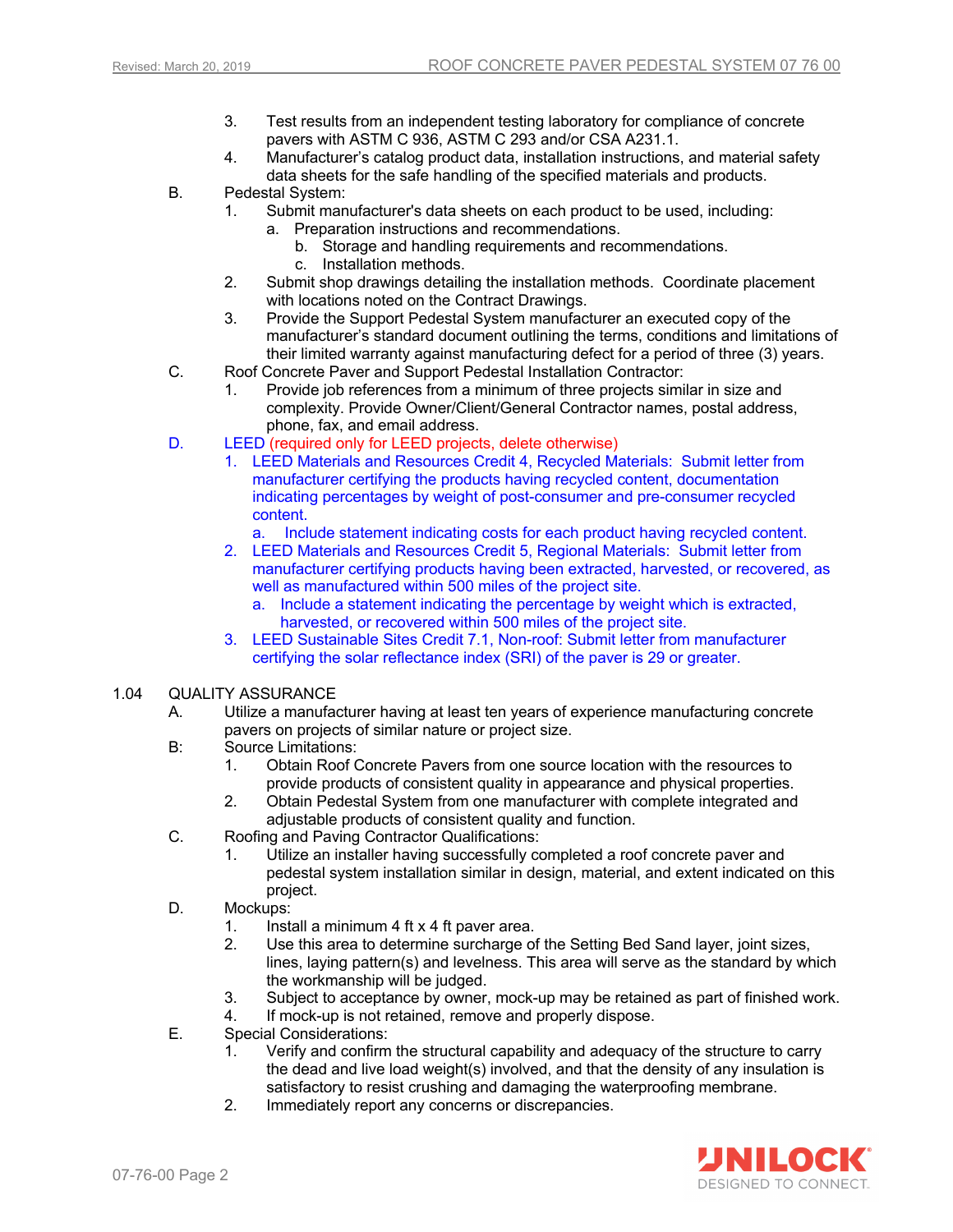## 1.05 DELIVERY, STORAGE & HANDLING

- A. In accordance with Conditions of the Contract and Division 1 Product Requirement Section.
- B. Deliver Roof Concrete Pavers in manufacturer's original, unopened and undamaged container packaging with identification labels intact.
	- 1. Coordinate delivery and paving schedule to minimize interference with normal use of streets and sidewalks adjacent to paver installation.
	- 2. Deliver Roof Concrete Pavers to the site in steel banded, plastic banded or plastic wrapped packaging capable of transfer by forklift or clamp lift.
	- 3. Unload pavers at job site in such a manner that no damage occurs to the product or adjacent surfaces.
	- 4. Evenly disperse bundled material on structural areas to eliminate overloading point load limits.
- C. Deliver and store Support Pedestal System components with labels intact and legible.
- 1. Inspect all delivered materials to insure they are undamaged and in good condition. D. Store and dispose of solvent-based materials such as construction adhesive, and
- materials used with solvent-based materials, in accordance with requirements of local authorities having jurisdiction
- E. Store and protect materials free from mud, dirt and other foreign materials.

## 1.06 PROJECT/SITE CONDITIONS

- A. Environmental Requirements:
	- 1. Install Support Pedestal Systems free of standing water or ice.
	- 2. Install Support Pedestal Systems free of saturated or frozen granular base materials.
	- 3. There are no Support Pedestal System installation temperature restriction guidelines other than the practical considerations of working in any unsafe condition or inclement weather.
- B. Do not exceed structural capacity of roof.
- C. Roof Concrete Pavers and Support Pedestal System specified are to be used with pedestrian traffic only.
- D. Restrain Roof Concrete Pavers by perimeter blocking or walls on all sides. Lateral movement greater than one tab width is unacceptable and will be rejected.
- E. Provide positive drainage to the substrate immediately below the Support Pedestal System.
- F. Roof Concrete Pavers and Support Pedestal System over roofing and waterproofing:
	- 1. Install roof systems meeting local building codes and be in accordance with the NRCA recommended good construction practices. Use only roofing manufacturer approved systems.
	- 2. Install the Support Pedestal System only over substrate surfaces structurally capable of carrying the dead and live loads anticipated.
	- 3. If integral roof insulation is installed immediately below the membrane, the type and density of the insulation is of utmost importance. Use Pedestal System Floating Insulation Bases (FIB) when installing on roofing systems having "common" insulations with a medium density of 20 psi. FIB's are installed immediately below the Roof Concrete Paver and Support Pedestals System to disperse the load.
	- 4. If high density closed cell extruded 60 psi polystyrene insulation is installed on top of the membrane in a protected membrane system, Roof Concrete Paver Support Pedestals Systems may be installed directly on top of this type of insulation.
	- 5. Do not use Roof Concrete Paver and Supports Pedestal Systems over any insulation less than 20 psi or with low density polystyrene (bead board) insulation.
- G. Roof Concrete Pavers and Support Pedestal Systems on grade:
	- 1. Install the Support Pedestal System only over well compacted soils structurally capable of carrying the dead and live loads anticipated.

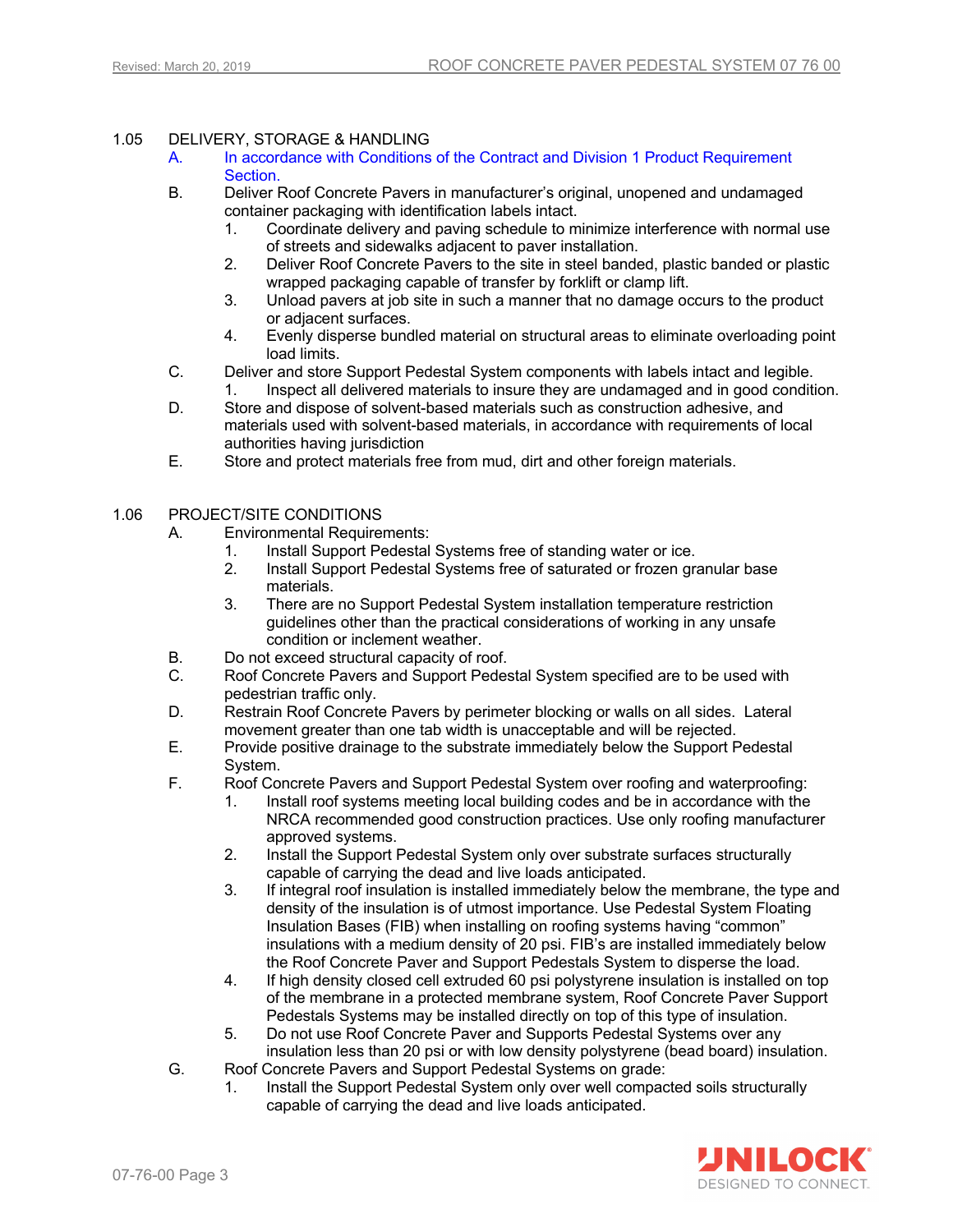- 2. Adequately compact and slope to drain any substrate soil that is to receive Support Pedestals Systems. Install and compact a four inch granular base (at 1/4 inch minus) at each Support Pedestals location.
- 3. Provide Floating Foundation Bases (FFB) beneath all on grade Support Pedestals. Level the surface and set directly on grade as a base.
- 4. A wall or perimeter containment on all open sides is required. Install structural perimeter containment that restrains the entire Roof Concrete Pavers.

#### 1.07 WARRANTY

- A. Warrant all work will remaining free from installation and manufacturer defects used for a minimum of three (3) years.
- B. Coordinate warranty requirements with any related sections or adjacent work. Notify the Architect immediately of any potential lapses or limitations in warranty coverage.
- Note: For use with pedestrian traffic only Never use Support Pedestal Systems to support Roof Concrete Pavers that have wheeled, motorized or equipment traffic.

#### 1.08 ROOF CONCRETE PAVER OVERAGE AND ATTIC STOCK

- A. Provide a minimum of 5% additional material for overage to be used during construction.
- B. Furnish 10 square feet of each product and size used to owner for maintenance and repair. Furnish Roof Concrete Pavers from the same production run as installed materials.
- C. Manufacturer to supply maintenance manuals for Roof Concrete Paver units.
- 1.09 LEED REQUIREMENTS (required only for LEED projects, delete otherwise) A. Add any specific requirements necessary for achieving desired credits.

## **PART 2 PRODUCTS**

- 2.01 ROOF CONCRETE PAVERS
	- A. Basis-of-Design Product: The Roof Concrete Paver products are based on:
		- 1. Unilock: (Select product or products being used)
			- a. Umbriano
			- b. Arcana
			- c. Skyline
			- d. New Product
		- 2. As manufactured by:
			- Unilock (Add location)

**Address** 

City, State and Zip

Contact: (insert Unilock representative name and phone number) or your local Territory Manager

- 3. The specified products establish minimum requirements that substitutions must meet to be considered acceptable.
	- a. To obtain acceptance of unspecified products, submit written requests at least 7 days before the Bid Date.
- Note: Unless required by the owner, an "or equal" line is not necessary when using a basis-of-design specification with the above information is listed and outline in Division 1, Product Substitution Procedures.

Or choose number 3 below and delete above number 3.

- 3. Substitutions: No substitutions permitted.
- B. Product requirements:
	- 1. Roof Concrete Paver Type 1: Unilock Umbriano
		- a. Finish: Granite appearance this is a face mix finish.
		- b. Color: Insert product color
		- c. Edge: Chamfer 3 mm rolled

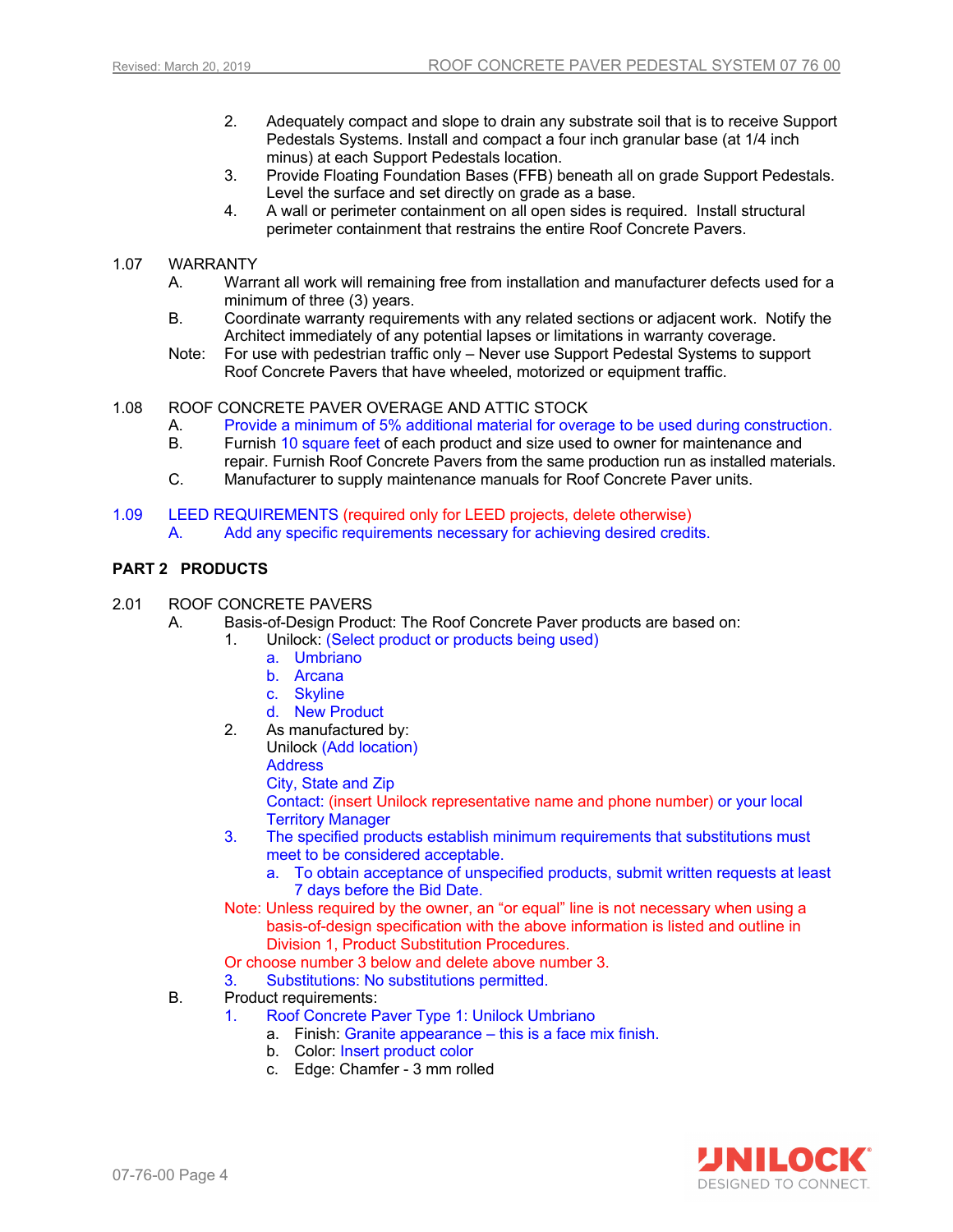- d. Size: Manufacture the sizes indicated with a maximum tolerance of plus or minus 1/16 inch for length and width. Maximum height tolerance of plus or minus 1/8 inch.
	- 1. 600 mm (24 in) x 600 mm (24 in) x 70 mm (2-3/4 in) thick (31 lbs./SF)
	- 2. 606 mm (24 in) x 606 mm (24 in) x 50 mm (2 in) thick (22 lbs./SF)
- Note: Imperial dimensions are nominal equivalents to the metric dimensions. 2. Roof Concrete Paver Type 2: Unilock Arcana
	- a. Finish: Arcana
		-
		- b. Color:
			- 1. Lugano
			- 2. Modena
			- 3. Corvara
			- 4. Vivanto
		- c. Edge: Chamfer 3 mm rolled
		- d. Size: Manufacture the sizes indicated with a maximum tolerance of plus or minus 1/16 inch for length and width. Maximum height tolerance of plus or minus 1/8 inch.
			- 1. 606 mm (24 in) x 606 mm (24 in) x 50 mm (2 in) thick (22 lbs./SF)
			- 2. 453 mm (18 in) x 606 mm (24 in) x 50 mm (2 in) thick (22 lbs./SF)
			- 3. 301 mm (12 in) x 606 mm (24 in) x 50 mm (2 in) thick (22 lbs./SF)

Note: Imperial dimensions are nominal equivalents to the metric dimensions.

- 3. Roof Concrete Paver Type 3: Unilock Skyline
	- a. Finish: Premier This is a face mix finish
	- b. Color: Insert product color
		- 1. Buff
		- 2. Medium Grey
		- 3. other
	- c. Edge: N/A
	- d. Size: Manufacture the sizes indicated with a maximum tolerance of plus or minus 1/16 inch for length and width. Maximum height tolerance of plus or minus 1/8 inch.

1. 606 mm (24 in) x 606 mm (24 in) x 50 mm (2 in) thick (22 lbs./SF) Note: Sizes are imperial sizes.

- C. Provide pavers meeting the minimum material and physical properties set forth in ASTM C 1782, Standard Specification for Utility Segmental Concrete Paving Slabs. Efflorescence is not a cause for rejection.
	- 1. Average Modulus of Rupture 725 psi (5 MPa) with no individual unit under 650 psi (4.5 MPa).
	- 2. Conforming to ASTM C 1645 when tested for freeze-thaw requirements.

Note: Efflorescence is a whitish powder-like deposit that sometimes appears on concrete products. Calcium hydroxide and other water-soluble materials form or are present during the hydration of Portland cement. Pore water becomes saturated with these materials, and diffuses to the surface of the concrete. When this water evaporates, the soluble materials remain as a whitish deposit on the concrete surface. The calcium hydroxide is converted to calcium carbonate during a reaction with carbon dioxide from the atmosphere. The calcium carbonate is difficult to remove with water. However, the efflorescence will wear off with time, and it is advisable to wait a few months before attempting to remove any efflorescence. Commercially available cleaners can be used, provided directions are carefully followed. Some cleaners contain acids that may alter the color of the pavers.

## OR FOR CANADIAN SPECIFICATIONS

- C. Provide pavers meeting the minimum material and physical properties set forth in CSA A231.1-06, Precast Concrete Paving Slabs. (For all Roof Paver types)
	- 1. Minimum compressive strength 5000 psi (55MPa).

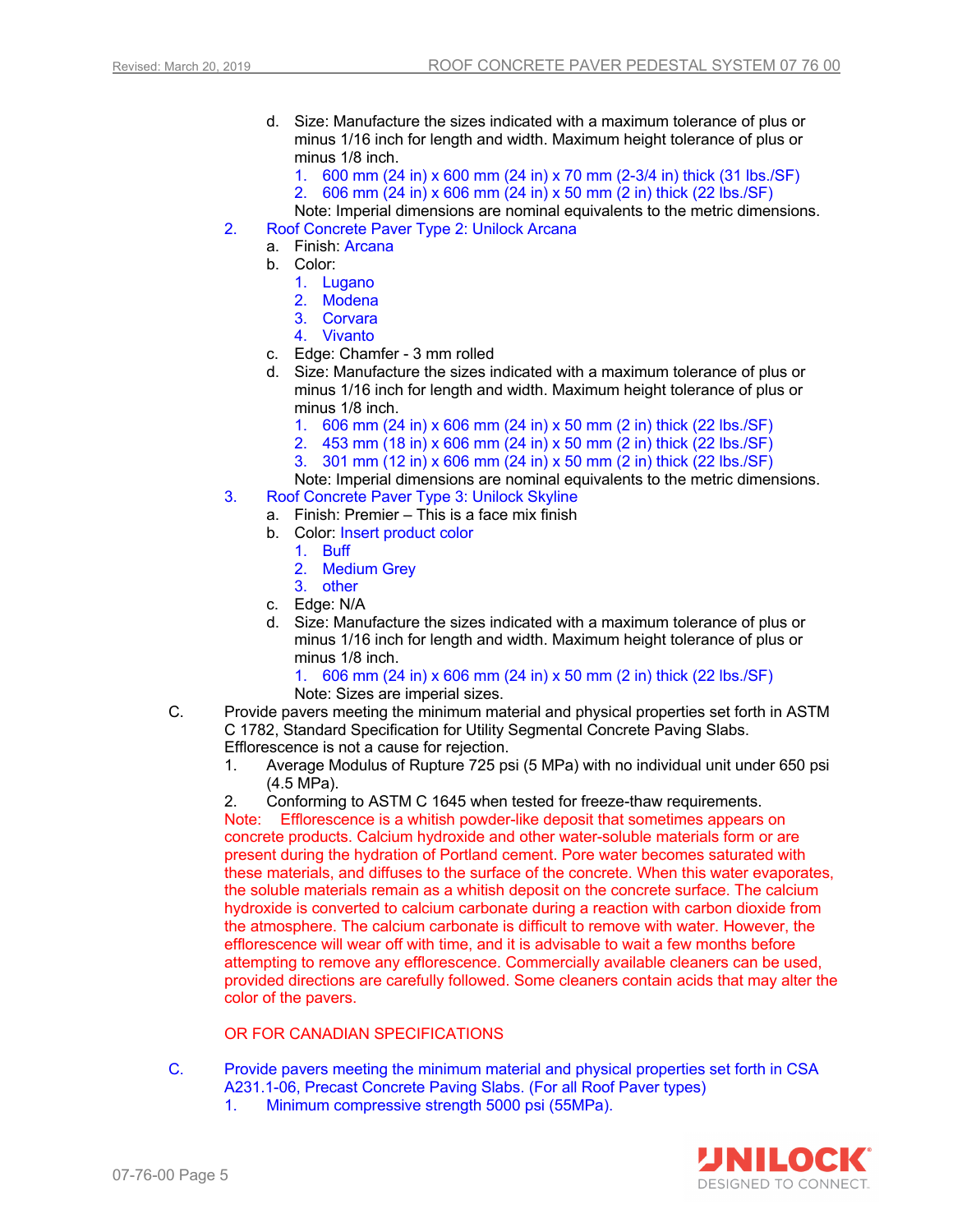- D. Accept only pigments in concrete pavers conforming to ASTM C 979. Note: ACI Report No. 212.3R provides guidance on the use of pigments.
- E. Provide pavers meeting the minimum slip resistance for coefficient of friction of 0.6 per the NIST-Brungraber Test.
- F. Maximum allowable breakage of product is 5%.
- 2.02 SUPPORT PEDESTAL SYSTEM
	- A. Basis-of-Design Product: The Support Pedestal System is based on:
		- 1. Bison Deck Pedestal Systems: (Select product or products being used) a. Versadjust - Typical Height Range 2 ¼" -36 inches, Weight Bearing 1500 lbs/pedestal. Spacer Tabs: Specify 1/8 inch or 3/16 inch.
			- b. Level-It
		- 2. As manufactured by: Bison Innovative Products 1975 W. 13<sup>th</sup> Ave, P.O. Box 40246 Denver, CO 80204. Toll Free: 888-412-4766. Phone: 303-628-7950 Email: Sales@BisonIP.com. www.BisonIP.com Made in the USA Contact:
		- 3. The specified products establish minimum requirements that substitutions must meet to be considered acceptable.
			- a. To obtain acceptance of unspecified products, submit written requests at least 7 days before the Bid Date.
		- Note: Unless required by the owner, an "or equal" line is not necessary when using a basis-of-design specification with the above information is listed and outline in Division 1, Product Substitution Procedures.
		- Or choose number 3 below and delete above number 3.
		- 3. Substitutions: No substitutions permitted.
	- B. Product requirements:
		- 1. Pedestal System Type 1: Versadjust Paver Pedestals
			- a. Adjustable Pedestals:
				- 1. Model: V1 2¼" 2 ¾" (57mm 70mm)
				- 2. Model: V2 2¾" 3¾" (70mm 95mm)
				- 3. Model: V3 3¾" 5¾" (95mm 146mm).
				- 4. Model: V4 5¾" 9¾" (146mm 248mm)
				- 5. Model: VC2 coupler adds between 0" to 4" inches (0mm-102mm)
				- 6. Model: V4 + VC2 9 3/4 inches to 13 3/4 inches (248mm 349mm)
				- 7. Model: V4 + VC2 + VC2 13 3/4 inches to 17 3/4 inches (349mm 451mm)
				- 8. Model: V4 + VC2 + VC2 + VC2 17 3/4 inches to 21 3/4 inches (451mm 552mm)
				- 9. Model: V4 + VC2 + VC2 + VC2 + VC2 21 3/4 inches to MAXIMUM HEIGHT 24 inches (552mm - 610mm) NOTE: If over 24" use couplers in conjunction with Support Pedestal Brace system.
			- b. Base Unit:
				- 1. Includes 2 adjusting base leveler disks.
				- 2. 8" inch (203 mm) diameter x 3/16 inch (4.75mm) top wall thickness.
				- 3. Bearing Surface Area: 50.24 square inches (1276 sq. mm.).
				- 4. Six (6) 1/4 inch (6mm) diameter holes for drainage and / or mechanical attachment.
			- c. Top Unit: 5/32" inch (4mm) thick plate with a 42.39" square inch (736.6 sq. mm.) bearing surface area.

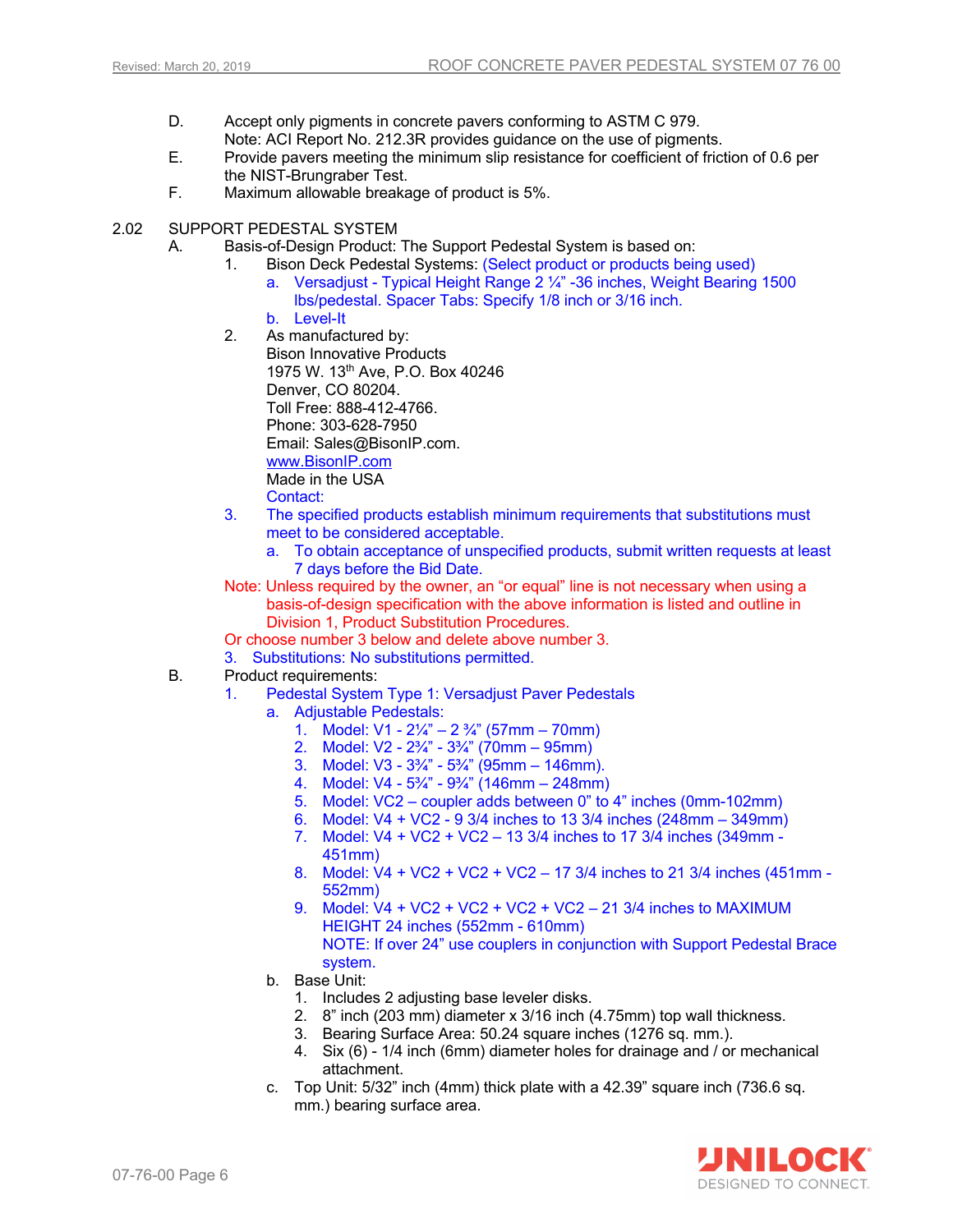- d. Spacer Tabs for uniform spacing between pavers:
	- 1. Fixed Sizes:
		- a. Model: VT18 1/8 inch (3.175 mm) tab thickness.
		- b. Model: VT316 3/16 inch (4.5mm) tab thickness.
	- 2. Height: 1/8 inch (3.175 mm)
	- 3. Bearing Surface: 17.75 inches.
	- 4. Material: Mineral Filled High Density Copolymer Polypropylene. a. Contains 20% Post industrial recycled material.
	- 5. Load Capacity: Maximum 1500 lbs (567 kg) per pedestal with a Safety Factor of 2 (FS:2).
- 2. Pedestal System Type 2: Fixed Low Height Pedestal Supports (NOTE: NO slope compensation is included with these models)
	- a. Fixed Sizes:
		- 1. Model: VT18
		- 2. Model: VT316
- 3. Pedestal System Type 3: Stackable Low Height Pedestal Supports (NOTE: NO slope compensation is included with these models)
	- a. Stackable Sizes:
		- 1. Model: HD25 Stackable 1/4 inch (6.4mm) tall, with integral Spacer Tabs
		- 2. Model: HD50 Stackable 1/2 inch (13mm) tall, with integral Spacer Tabs
		- 3. Model: HD75 Stackable 3/4 inch (19mm) tall, with integral Spacer Tabs
	- b. Integral Spacer Tabs: (Choose size)
		- 1. 1/8 inch
		- 2. 3/16 inch
	- c. Material: Mineral Filled High Density Copolymer Polypropylene.
		- 1. Contains 20% Post industrial recycled material.
	- d. Bearing Surface Area: 37.68" sq inches (9032 sq mm).
	- NOTE: Do not exceed 4 units high.
- 4. Pedestal System Type 4: Adjustable Low Height Pedestal Supports (NOTE: NO slope compensation is included with these models)
	- a. Model: Adjustable LO
	- b. Height: 1 1/4 inches to 2 inches (32mm 51mm).
	- c. Rotating Base:
		- 1. Size: 7 7/8 inch (200mm) diameter x 3/16 inch (4.75mm) top wall thickness.
		- 2. Bearing Surface Area: 48 square inches (310 sq. cm.).
		- 3. Four  $(4)$  1/4 inch (6mm) diameter holes for drainage and / or mechanical attachment.
	- d. Top Unit: 5/32 inch (4mm) thick plate with a 29 square inch (187 sq. cm.) bearing surface area
	- e. Material: Mineral Filled High Density Copolymer Polypropylene
		- 1. Contains 20% Post industrial recycled material.
- 5. Pedestal System Accessories:
	- a. Base Leveler Disks:
		- 1. Model: LD4 Placed beneath pedestals to compensate for slopes up to 1 inch per foot.
			- a. Slope: 1/4 inch per foot each. Two additional LD4 units may be added.
			- b. V Series Pedestals include two (2) Model VB Integral Base Leveler Disks.
			- c. All other pedestals may stack up to four LD4's under one pedestal for up to 1 inch of slope compensation.
			- d. Dimensions: Center point thickness 3/8 inch (9.5mm).
			- e. Material: Mineral Filled High Density Copolymer Polypropylene. 1. Contains 20% Post industrial recycled material.
	- b. Shims:
		- 1. Model: B11 Flexible Shim 1/16 inch

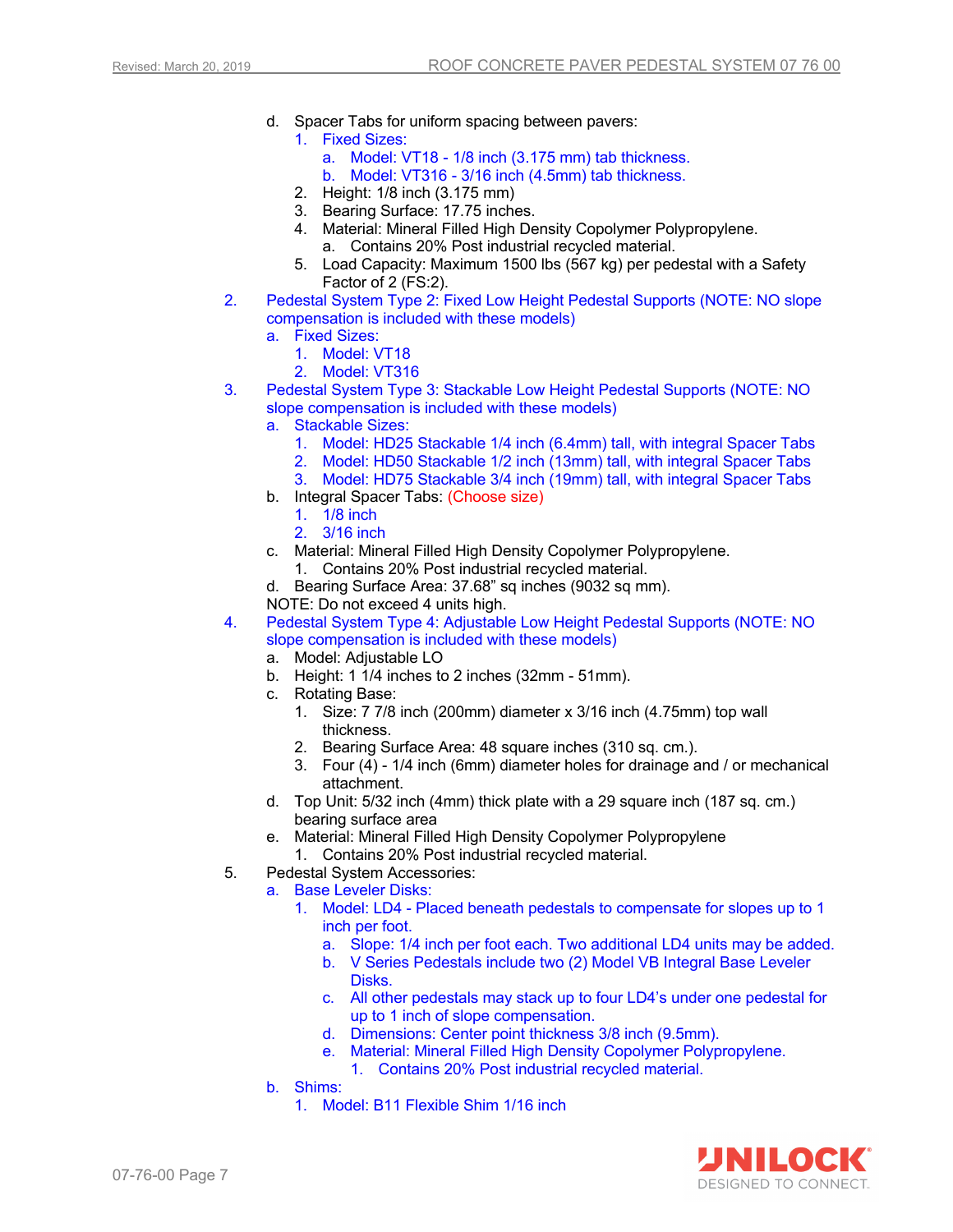- a. Material: (1.5mm) Sanaprene.
- 2. Model: PS1 Rigid Poly Shims 1/8 inch (3.175mm)
	- a. Material: Mineral Filled High Density Copolymer Polypropylene. 1. Contains 20% Post industrial recycled material.
- c. Base Pads:
	- 1. Model FFB: Pedestal base pad for on grade use, provides a large 12 inch by 12 inch x  $\frac{1}{4}$  inch (305mm x 305mm x 6 mm) base bearing surface for on grade installations.
	- 2. Model FIB: Pedestal base pad for use on roofing and waterproofing installations over low density insulation, provides a large 12 inch by 12 inch x 11/16 inches (305mm x 305mm x 17.5mm) base bearing surface.
	- 3. Material: Mineral Filled High Density Copolymer Polypropylene. FIB also contains galvanized metal pad.
		- a. Contains 20% Post industrial recycled material.
- d. Support Pedestal Brace System: Required for added stability for installations 24"-36" in height or for applications requiring additional stability.
	- NOTE: Select required size(s) from the next seven options.
	- 1. Model: BB-C Bison Brace Collar, Fits Model V3 & V4 only
	- 2. Model: BB-S Short Brace Kit
		- a. For 16"-22" Deck Tiles
		- b. Kit contains 2 each 8" long brace pieces, Screw & Nut
	- 3. Model: BB-L Long Brace Kit
		- a. For 22"-36" Deck Tiles
		- b. Kit contains 2 each 16" long brace pieces, Screw & Nut
	- 4. Model: BB-Pegs
		- a. Individual pegs to be inserted into Versadjust Pedestal Base
	- 5. Model: BB-P
		- a. Pegs pre-inserted into Versadjust Pedestal Base at the factory
	- 6. Add to any Versadjust Pedestal Model for example specify: V4 + BB-P
	- 7. Material: Mineral Filled High Density Copolymer Polypropylene.
		- a. Contains 20% Post industrial recycled material.
- C. Provide a complete adjustable Support Pedestal System with a maximum cavity height of up to:
	- 1. Versadjust Pedestals maximum cavity height 24 inches (610 mm).
	- 2. Use Support Pedestal Brace System for excess height installations from 24-36 inches.

NOTE: Support Pedestal Systems are not designed for supporting Roof Concrete Pavers that carry vehicular traffic or equipment including but not limited to snow removal equipment, ATV's, forklifts, scissor lifts or any motorized vehicles.

- D. Consult the Manufacturer regarding the following:
	- 1. When spacer tab condition or design requires spacing between Roof Concrete Pavers other than the standard spacing required by the manufacturer.
	- 2. When considering use for other than a raised decks (e.g. interior floors, stairs, etc.).
	- 3. When the required pedestal height exceeds the safe limits as determined by the Manufacturer.
	- 4. When pedestal load capacity exceeds the maximum listed.
	- 5. When anticipating installation of any items with excess weight on top of the Roof Concrete Paver surface.
	- 6. When using Support Pedestals System on grade (soil).
	- 7. When greater pedestal load capacity is required.

## 2.03 ACCESSORIES (Optional depending on project needs)

- A. **[Cleaners] [Sealers] [Joint sand stabilizers]** 
	- 1. Supplier: Unilock (add location, address, City, State and Zip)

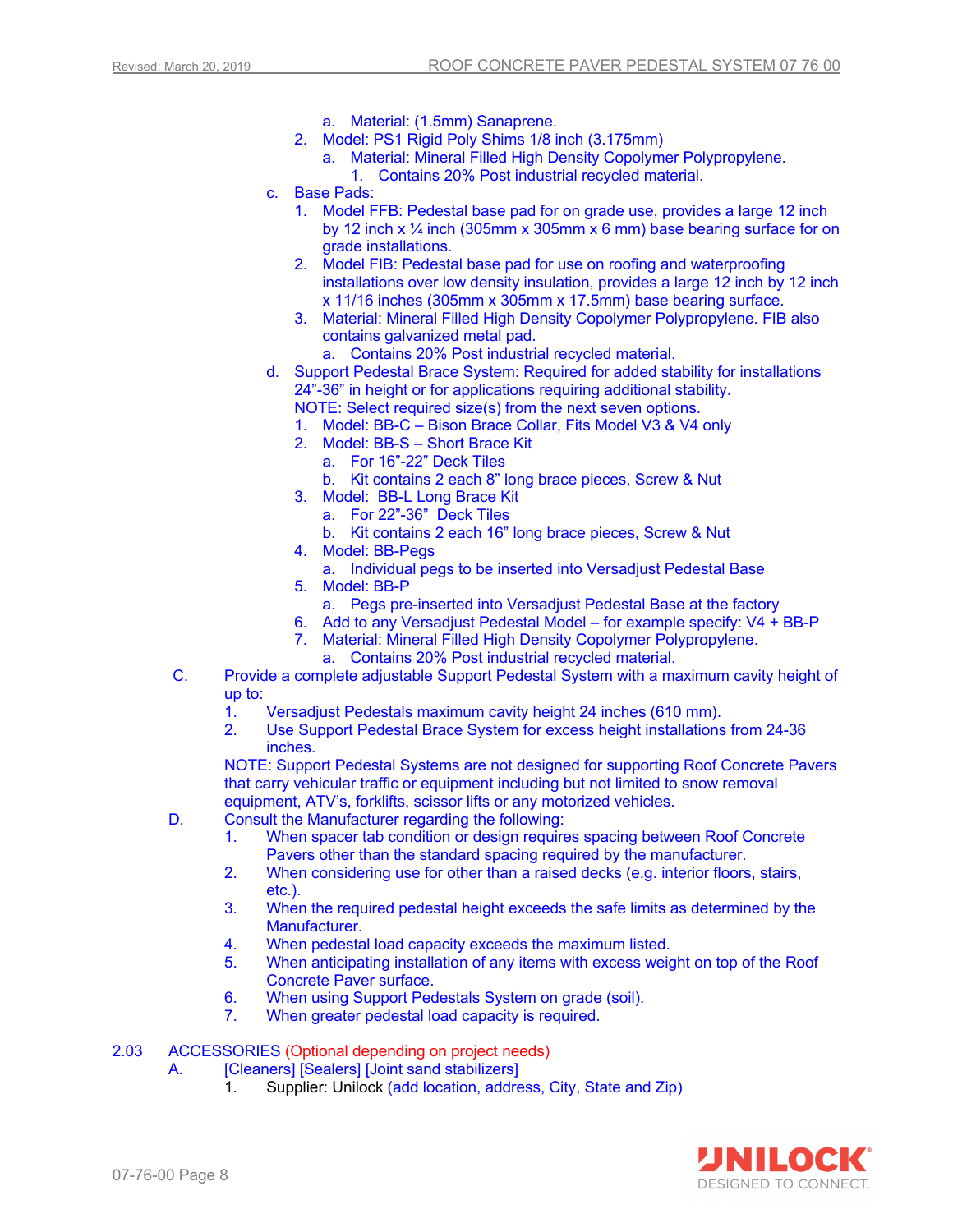Contact: (Insert Unilock representative name and phone number) or your local Territory Manager

- 2. Material Type and Description: (Specify material type and description)
- 3. Material Standard: (Specify material standard)

## **PART 3 EXECUTION**

## 3.01 EXAMINATION

- A. Examine areas indicated to receive Support Pedestal System bases for compliance with requirements for installation tolerances and other conditions affecting performance for the following items before placing Roof Concrete Pavers.
	- 1. Verify location, type, and elevations of edge restraints, concrete collars around utility structures, and drainage inlets.
	- 2. Notify Architect of unsatisfactory preparation before proceeding if substrate preparation is the responsibility of another installer.
	- 3. Verify all elevations, required pedestal heights and deck dimensions before commencing work.
- B. Do not begin installation until substrates have been properly prepared.
	- 1. Proceed with installation only after unsatisfactory conditions have been corrected.
		- 2. Setting of Support Pedestal units signifies acceptance of building roof membrane and protection board substrates.

## 3.02 PREPARATION

- A. Keep area where Roof Paver Pedestal System is to be constructed free from nails, screws, debris, etc. during entire job. Repair all damage to roof substrate.
- B. Complete construction of all roof drain inlets and other drainage structures before the commencement of Support Pedestal System installation.
- C. Do not damage roof drains, roof substrate, and/or other drainage appurtenances during installation. Report all damage immediately.
- D. Protect HVAC, ventilation pipes and other structures during Roof Concrete Paver and Support Pedestal System installation.
- E. Clean and free projections and debris impairing the performance of the pedestals or the total system from the substrate.
- F. Establish accurate lines, levels and pattern.
- G. Installation requirements vary for each individual project site. Provide Roof Concrete Pavers materials used, pattern, grid layout, starting point, and finished elevation on plan view shop drawings which have been prepared and approved.
- H. Establish a starting point and the finished elevation of the Roof Concrete Paver surface. Mark the Support Pedestal System elevation (finished elevation minus paver material thickness) around the perimeter using a transit "torpedo" water level or laser leveling device.
- I. Define the paver surface area by accurately taking precise measurements. Mark off and square all outside edges with control lines (chalk lines or spray paint). Install two (2) lines that are perpendicular to each other across the paver surface area. Continue to mark a grid of lines in both directions marking the location of each pedestal. Implement control lines as references to periodically check the layout during installation to assure a square layout.

## 3.03 INSTALLATION

A. PEDESTAL SYSTEM

- 1. Install in accordance with manufacturer's instructions.
- 2. If required, place a Floating Insulation Base (FIB) board or Floating Foundation Base (FFB) in the location on the grid of each pedestal.
- 3. Place a Support Pedestal where each measured grid line meets the perimeter.
	- a. Remove two (2) spacer tabs in line with one another on top of each pedestal placed around the perimeter.

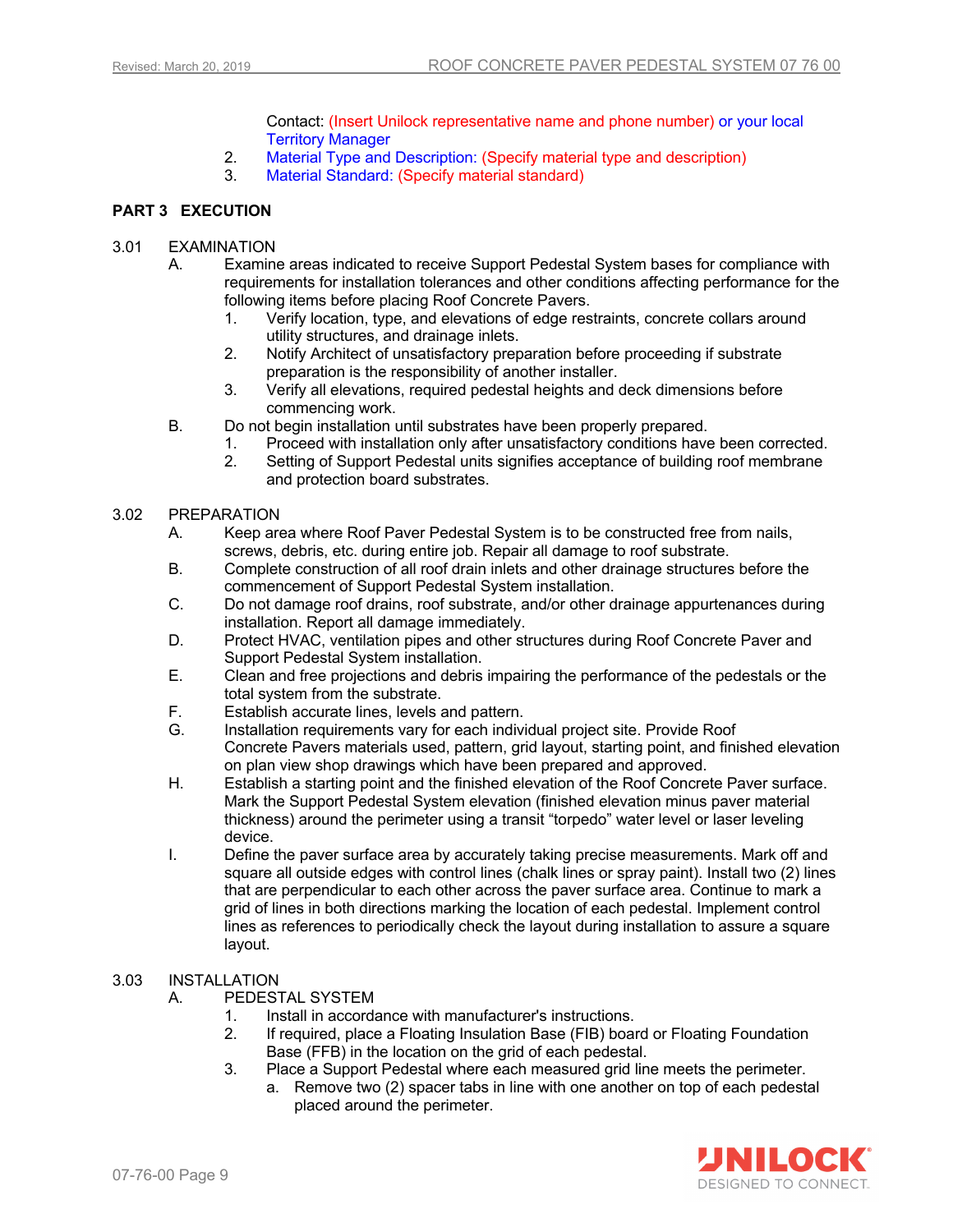- b. Remove all four (4) spacer tabs at corners.
- 4. Adjust each Support Pedestal to a "top of pedestal" elevation marked around the perimeter. (Normally the deck support is positioned as close to the perimeter as possible, with the two remaining spacer tabs aligned with the grid line.) Stretch a string line along (or utilize a laser leveling device) and slightly ahead of the second row of Support Pedestals.
- 5. Pre-sort and pre-set the Support Pedestals to the proper elevation and place in position prior to the installation of the Roof Concrete Pavers.
- 6. Plumb Support Pedestals.
- 7. Rotate the pedestal base or bottom to vertically adjust the Support Pedestal elevation while being loaded with pavers. Clockwise rotation of the pedestal base will raise the bearing surface and the paver units. Counter-clockwise rotation will lower the top bearing surface.
- 8. Support Pedestal Systems have built in safety thread engagement 'bumps'. When pedestal is fully extended, thread engagement "bumps" will be felt and heard, indicating the maximum height of the pedestal.
	- a. Do not extend pedestal beyond the thread engagement "bumps".
	- b. Do not exceed maximum height listed on pedestal, use the next size pedestal. A VC2 coupling unit must be added to the V4 model to achieve greater heights.
	- c. Always maintain adequate thread engagement. Never over extend any pedestal.
- 9. Slight irregularities in Roof Concrete Paver thickness can be compensated for by using one to two shim segments. Place shims on top of the pedestal, under the corner(s) of the decking tile or paver. Never use more than two (2) shims on top of the pedestal and always adhere 1/4 wedges with construction adhesive.
- 10. Stackable Fixed Height Pedestals: Complete grid layout as instructed above. Stack no more than four (4) fixed height pedestals together and place in lieu of adjustable pedestals where needed. Remove spacer tabs to accommodate perimeter and corner support locations.
- 11. V Series Slope Compensation:
	- a. The V Series has integrated base leveler disks that compensate for up to 1/2 inch per foot slope. Additional slope compensation can be added by placing two additional LD4 disks under the pedestal base to compensate for up to 1 inch per foot of slope.
	- b. Place the thickest edge of the disk (located on the edge by a small finger tab) at the down slope side of the deck support, one disk compensates for 1/4 inch per foot of slope. Using two to four disks, rotate one in relation to the other to create a level deck support.
	- c. Shims may be used in multiples, whole or segmented, and placed under the base to level the pedestal support.
	- d. Under a pedestal: Adhere all shims under a pedestal to each other or the pedestal (NOT to the roofing membrane) with construction adhesive. Shim no more than 1/8 inch (3mm) beneath each pedestal.
	- e. On top of a pedestal: Use no more than 2 shims.
- 12. Versadjust Series Pedestal Bracing with Support Brace
	- a. Excess Height: Required for added Stability for Installations 24"-36" in height
	- b. For Installations requiring additional stability: Install one level of Support Pedestal Brace Collars at the mid-point height of the pedestal column. Maintain the same level of Collar placements once the standard height is established (i.e. 18" for 36" overall height). NOTE: Establish final adjustment for top of Roof Concrete Paver height prior to setting the standard height for the Brace Collars.
	- c. BB S Short Bison Brace: Install around the outside perimeter of a walk surface where pedestals are installed where less than the typical 24" spacing occurs and shorter arms are required.

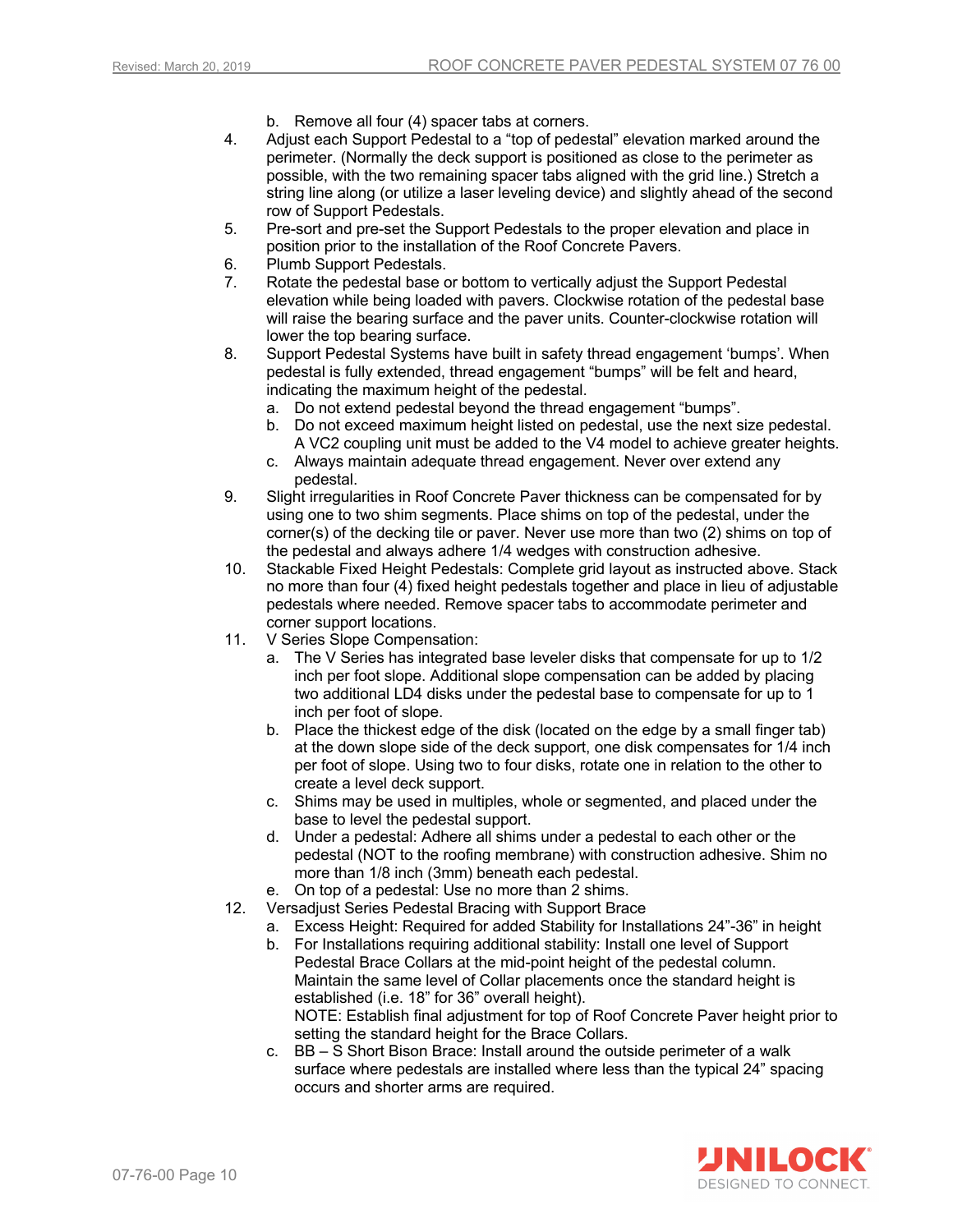- d. BB L Long Bison Brace: Install in the interior area of a walk surface where pedestals and 23 - 7/8" x 23 – 7/8" surfacing panels are installed providing uniform 24" spacing.
- e. Install Support Pedestal Braces by placing the two-hole brace ends over the self-locking pegs on Collar or base, fit brace arms together making sure all brace teeth are firmly interlocked and secure with Screw and Wing Nut. Install Braces as tightly as possible to create a rigid bracing system between each vertical pedestal column.
- f. Two Support Pedestal Brace arms extend outward from each corner pedestal in perpendicular rows. These results in a series of braces attached to Collars (BB – C) in each horizontal direction from one side of the Roof Concrete Pavers to the other and from one end to the other.
- g. Place the Roof Concrete Paver units once the horizontal perpendicular run(s) of Support Pedestal Braces are properly installed at the correct height(s) and as the decking system progresses.
- 13. Support items (such as planters, concrete benches, sculptures, hot tubs, grills, or industrial equipment) directly with additional pedestals directly and independently of the main Roof Concrete Pavers and Support Pedestal System.

## B. ROOF CONCRETE PAVERS

- 1. Do not use pavers with chips, cracks, voids, discolorations, and other defects that might be visible in finished work.
- 2. Mix Pavers from a minimum of three (3) bundles simultaneously drawing the paver vertically rather than horizontally, as they are placed, to produce uniform blend of colors and textures.

NOTE: Color variations occur with all concrete products. This phenomenon is influenced by a variety of factors, e.g. moisture content, curing conditions, different aggregates and, most commonly, from different production runs. By installing from a minimum of three (3) bundles simultaneously, variation in color is dispersed and blended throughout the project.

- 3. Exercise care in handling face mix pavers to prevent surfaces from contacting backs or edges of other units.
- 4. Install Roof Concrete Pavers using pattern as indicated.
- 5. Place the corner of the Roof Concrete Paver directly over the center of the Support Pedestal where more than one unit meets.
- 6. Place units hand tight against spacer bars or pedestal spacer tabs. Adjust horizontal placement of laid pavers to align straight.
- 7. Provide space between paver units of 1/32 in. (1 mm) wide to achieve straight bond lines.
- 8. Set surface elevation of Roof Concrete Pavers 1/16 in. (1.5 mm) above adjacent drainage inlets, concrete collars or channels.
- 9. Do not exceed joint (bond) lines more than ±1/2 in. (±15 mm) over 50 ft. (15 m) from string lines.
- 10. Cut unit pavers with motor-driven masonry saw equipment to provide clean, sharp, unchipped edges. Cut units to provide pattern indicated and to fit adjoining work neatly. Use full units without cutting where possible. Hammer cutting is not acceptable.
- 11. Remove any cracked or structurally damaged pavers and replace with new units.
- 12. Tolerances: Do not exceed 1/32-inch (0.8-mm) unit-to-unit offset from flush (lippage). Do not exceed 1/8 inch in 10 feet (3 mm in 3 m) from level, or indicated slope, for finished surface of paving.

## 3.04 SUPPORT PEDESTAL SYSTEM PLACEMENT AND FINAL ADJUSTMENT

A. Place Support Pedestal System and the Roof Concrete Pavers per the manufacturer written instructions. Utilizing labor saving devices, such as paver lifters or vacuum devices where applicable, especially on large jobs.

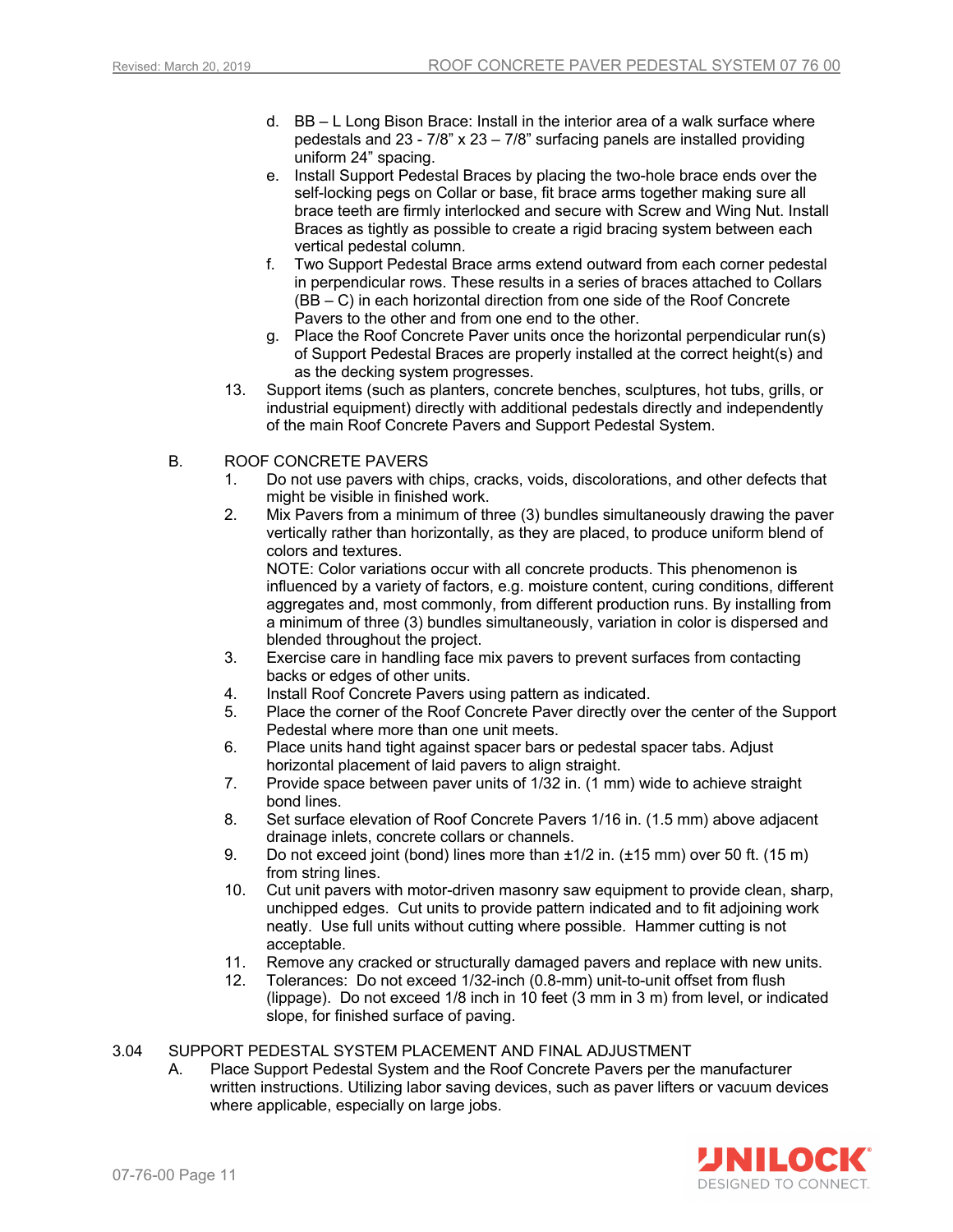- B. Support Pedestals are designed to be rotated for final slight adjustment when system is fully loaded. Level Support Pedestals in each succeeding row as the installation proceeds. Adjust final height or maintenance adjustments by rotating the base in a clockwise or counter-clockwise direction to raise or lower the surface material.
- C. Provide additional sections of shims for regular maintenance. Install Shims in multiples, whole or segmented, and placed under the base or on top the pedestal to level the Roof Concrete Pavers.
- D. On top of pedestal: Provide construction adhesive to adhere sections of shims. Construction adhesive is not required when using whole shims on top of a pedestal.
- E. Beneath a pedestal: Provide a small amount of construction adhesive to adhere sections of shims and/or whole shims to each other or to the pedestal. Unless specified to do so, DO NOT adhere pedestal or shims to insulation, roofing or waterproofing membrane.

## 3.05 PERIMETER CONTAINMENT

A. Contain and 'box-in' any area of a Roof Concrete Pavers that are not restrained by a parapet or foundation wall. The Roof Concrete Paver panels will move if all sides are not adequately restrained. Restrain Roof Concrete Pavers on all sides and do not allow lateral movement in excess of one tab width.

## 3.06 FIELD QUALITY CONTROL

- A. Verify final elevations for conformance to the drawings after sweeping the surface clean.
	- 1. Prevent final surface finish grade elevations from deviating more than ±1/4 in. (±5 mm) under a 10 ft (3 m) straightedge or indicated slope, for finished surface of Roof Concrete Pavers.
- B. Lippage: No greater than 1/32 in. (1 mm) difference in height between Roof Concrete Pavers or adjacent surfaces such as walkways and door thresholds.
- C. Inspect often during installation to assure that grid spacer lines are being maintained in a straight and consistent pattern and that Roof Concrete Pavers are level and not rocking.
- D. Confirm that Support Pedestals height does not exceed the specified height for the V Series:
	- 1. 24 inches (610mm) maximum pedestal height unless using the Support Pedestal Brace System.
- E. Unless otherwise specified in writing to allow for expansion, inspect to assure that all paver spacing between units and at perimeter containment does not exceed a tab width. Pay particular attention to assure that all pedestrian entry or access points to the Roof Concrete Pavers are level and that the surfaces are not randomly raised or uneven creating a tripping or safety hazard.

## 3.07 IMMEDIATELY FOLLOWING INSTALLATION

- A. Carefully inspect the Roof Concrete Paver and Support Pedestal System to ensure that:
	- 1. The new Roof Concrete Paver system is adequately blocked on all sides to contain the material and related components.
	- 2. There is no more than tab width spacing between any deck panels and at all sides of the deck perimeter.
	- 3. There is no ballasting rock used to fill in any perimeter voids.
	- 4. There is no 'rocking' of Roof Concrete Pavers as foot traffic is applied to the surface.
	- 5. All required spacer tabs are in place and visible.
- 3.08 REPAIRING, CLEANING AND SEALING
	- A. Remove and replace Roof Concrete Pavers that are chipped, broken, stained, or otherwise damaged or that do not match adjoining units. Provide new units to match adjoining units and install in same manner as original units, with same joint treatment and with no evidence of replacement.
	- B. Cleaning: Remove excess dirt, debris, stains, grit, etc. from exposed Roof Concrete Paver surfaces; wash and scrub clean.